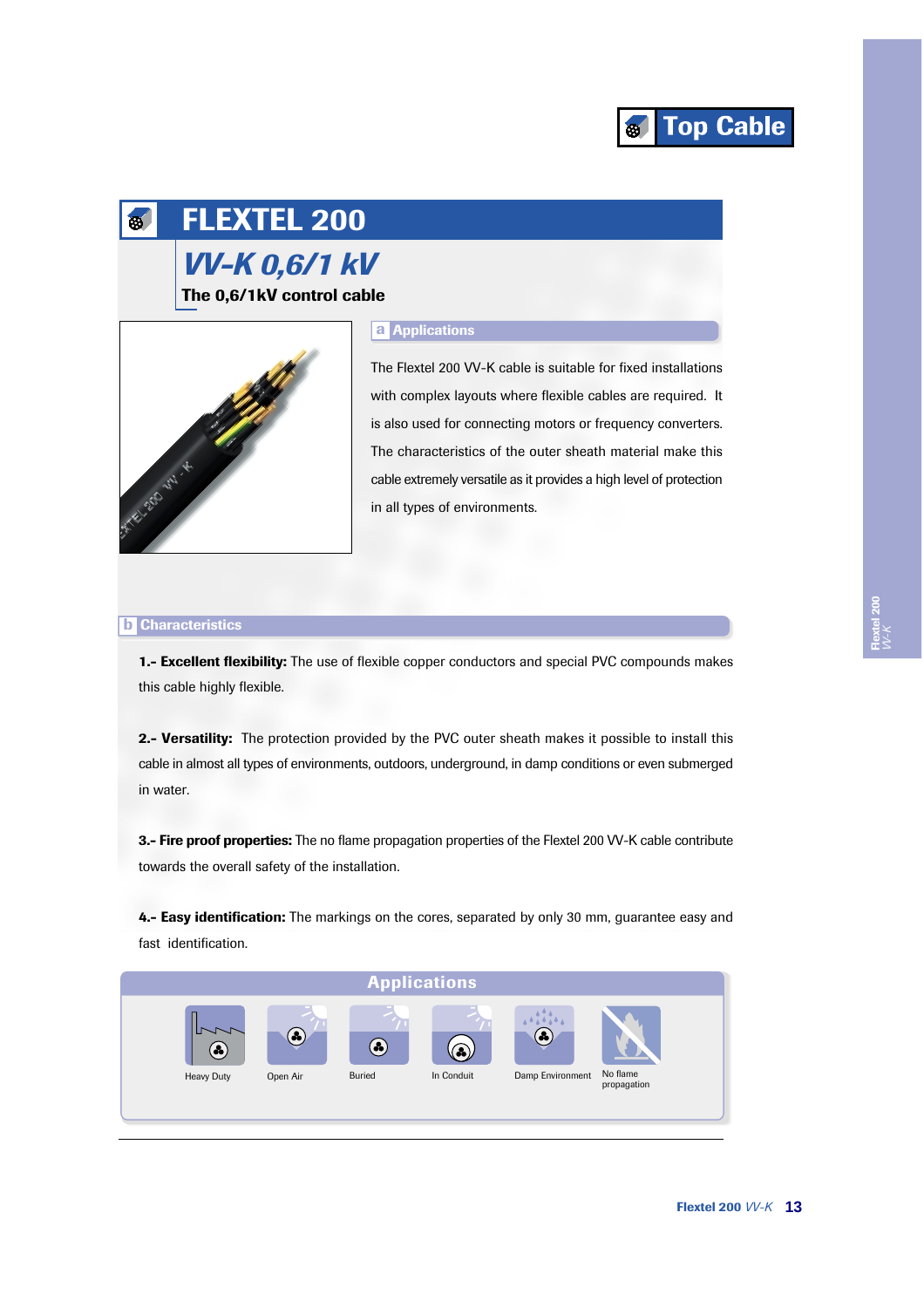

# **d** Design

- Conductor: Flexible electrolytic annealed copper conductor, class 5 according to IEC 60228.

- Insulation: PVC insulation, type PVC/A according to IEC 60502. The standard identification according to HD 308 or EN 50334, is the following:

- Up to 5 conductors: by colours.

- 6 or more conductors: black numbered + green/yellow.

- Outer sheath: Flexible PVC compound, black color, type ST1 according to IEC 60502. The special PVC compound used offer an excellent resistance to chemical attack and water absorption.

## **Characteristics**



According to IEC 60502 **UNE 21123** 



Rated Voltage:  $0.6/1$  kV



Maximum service temperature: 70°C





radius:  $5 \times \phi$  cable



Meter by mete marking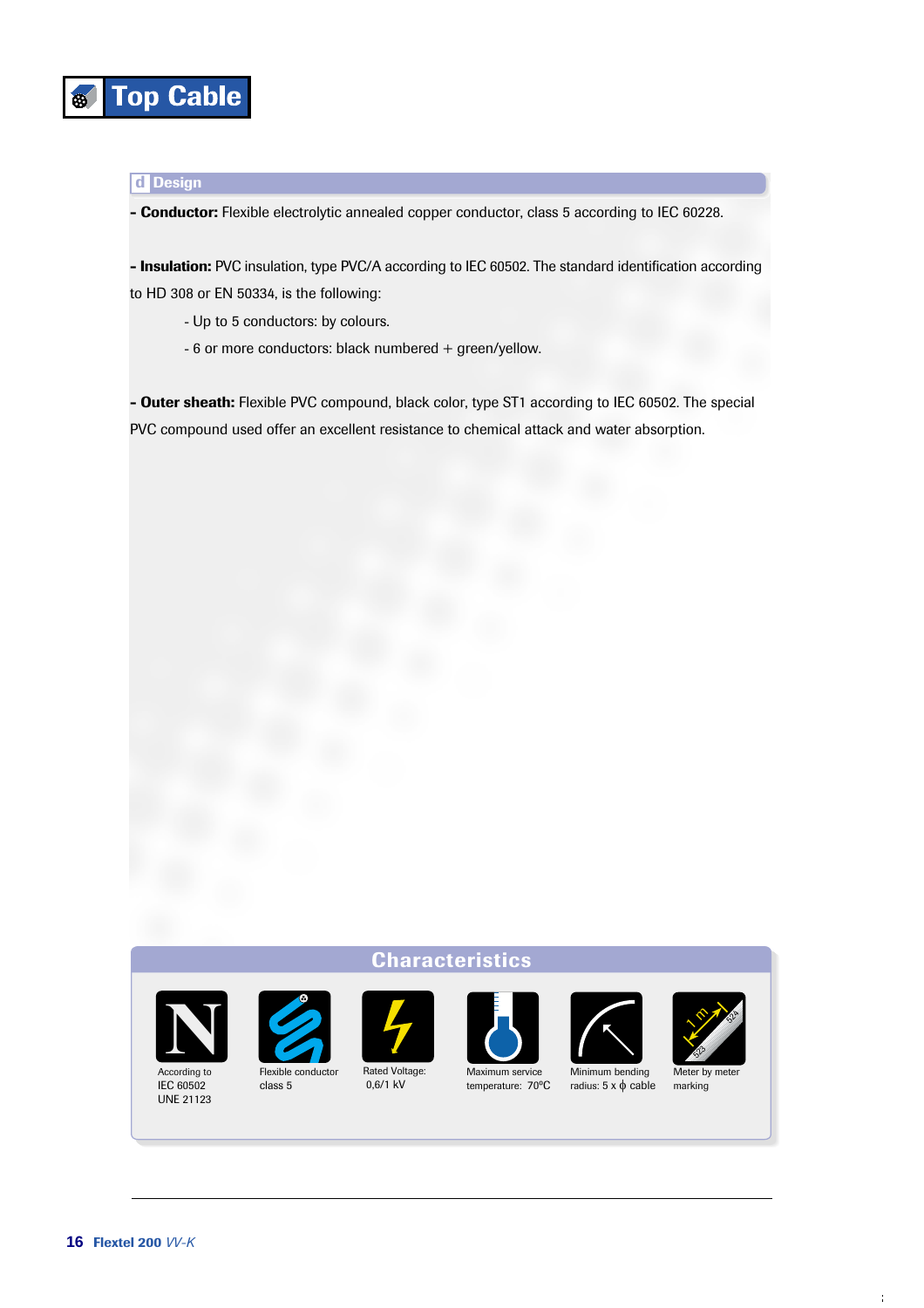

| Dimensions                       |                      |        |                     |                           |              |
|----------------------------------|----------------------|--------|---------------------|---------------------------|--------------|
| Cross-section<br>mm <sup>2</sup> | <b>Diameter</b><br>φ | Weight | Open air<br>at 30°C | <b>Buried</b><br>at 20 °C | Voltage drop |
|                                  | mm                   | kg/km  | $\overline{A}$      | $\overline{A}$            | $V/A$ $km$   |
| $1 \times 10$                    | 8,8                  | 151    | 60                  | 52                        | 3,97         |
| $1 \times 16$                    | 9,8                  | 208    | 82                  | 67                        | 2,51         |
| $1 \times 25$                    | 11,5                 | 305    | 110                 | 86                        | 1,62         |
| 1 x 35                           | 12,7                 | 401    | 137                 | 103                       | 1,15         |
| $1 \times 50$                    | 14,6                 | 557    | 167                 | 122                       | 0,802        |
| $1 \times 70$                    | 16,3                 | 749    | 216                 | 151                       | 0,565        |
| $1 \times 95$                    | 18,6                 | 970    | 264                 | 179                       | 0,428        |
| $1 \times 120$                   | 20,5                 | .221   | 308                 | 203                       | 0,335        |
| 1 x 150                          | 22,7                 | .527   | 356                 | 230                       | 0,268        |
| $1 \times 185$                   | 25.1                 | 1.847  | 409                 | 258                       | 0,220        |
| $1 \times 240$                   | 28,3                 | 2.416  | 485                 | 297                       | 0,166        |
| $6 \times 1,5$                   | 12,1                 | 211    | 22                  | 22                        | 31,9         |
| 6 x 2,5                          | 14,1                 | 300    | 30                  | 29                        | 19,2         |
| $7 \times 1.5$                   | 12,1                 | 226    | 22                  | 22                        | 31,9         |
| $7 \times 2,5$                   | 14,1                 | 324    | 30                  | 29                        | .19,2.       |
| 7x4                              | 15,7                 | 441    | 40                  | 38                        | 11,9         |
| 7 × 6                            | 17.4                 | 588    | 51                  | 47                        | 7,92         |
| $8 \times 1.5$                   | 13.1                 | 255    | 22                  | 22                        | 31,9         |
| $8 \times 2.5$                   | 15.1                 | 364    | 30                  | 29                        | 19.2         |
| $10 \times 1.5$                  | 14,1                 | 301    | 22                  | 22                        | 31,9         |
| 10 x 2,5                         | 16,5                 | 437    | 30                  | 29                        | 19,2         |
| $.12 \times .1.5$                | 15,0                 | 347    | 22                  | 22                        | 31,9         |
| $12 \times 2,5$                  | 18,0                 | 511    | 30                  | 29                        | 19,2         |
| $14 \times 1,5$                  | 15,9                 | 392    | 22                  | 22                        | 31,9         |
| 14 x 2,5                         | 19,1                 | 580    | 30                  | 29                        | 19,2         |
| $.16 \times .1.5$                | 16,9                 | 443    | 22                  | 22                        | 31,9         |
| 16 x 2,5                         | 20,1                 | 656    | 30                  | 29                        | 19,2         |
| 19 x 1,5                         | 17,6                 | 502    | 22                  | 22                        | 31,9         |
| 19 x 2,5                         | 21,1                 | 747    | 30                  | 29                        | 19,2         |
| $24 \times 1,5$                  | 19,6                 | 609    | 22                  | 22                        | 31,9         |
| 24 x 2,5                         | 23,4                 | 907    | 30                  | 29                        | 19,2         |
| 27 x 1,5                         | 20,8                 | 668    | 22                  | 22                        | 31,9         |
| $30 \times 1,5$                  | 21,5                 | 721    | 22                  | 22                        | 31,9         |
| 37 x 1,5                         | 23,1                 | 867    | 22                  | 22                        | 31,9         |
| $44 \times 1.5$                  | 25,4                 | 1.027  | 22                  | 22                        | 31,9         |
| $52 \times 1,5$                  | 27,3                 | 1.195  | 22                  | 22                        | 31,9         |
| 61 x 1,5                         | 29,1                 | 1.392  | 22                  | 22                        | 31,9         |

\*Top Cable reserves the right to carry out any modification whatsoever without giving previous notice.